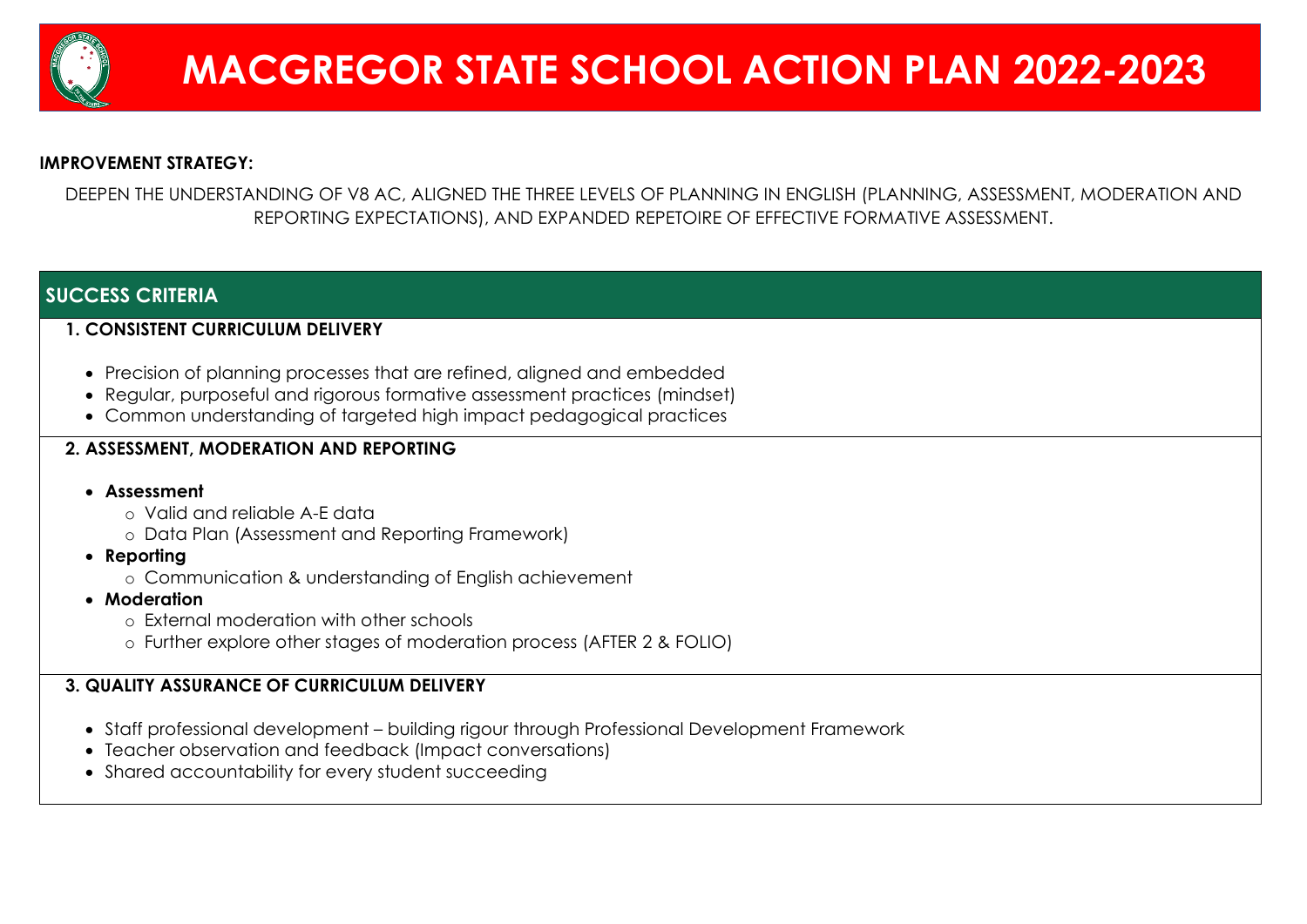## **1.CONSISTENT CURRICULUM DELIVERY**

| <b>ACTIONS</b>                                                                                                                                                                                                                                                                                                                                            | <b>PROJECT</b><br><b>MANAGEMENT /</b><br><b>RESOURCES</b>                   | <b>TIMELINE</b>                                                                                                                                                                                                                                                                                                                                                                                                                                                                                                                             | <b>OUTCOMES / EVIDENCE OF</b><br><b>IMPACT / ARTEFACTS</b>                                                                                                                                                                                               |                                                                                                       |
|-----------------------------------------------------------------------------------------------------------------------------------------------------------------------------------------------------------------------------------------------------------------------------------------------------------------------------------------------------------|-----------------------------------------------------------------------------|---------------------------------------------------------------------------------------------------------------------------------------------------------------------------------------------------------------------------------------------------------------------------------------------------------------------------------------------------------------------------------------------------------------------------------------------------------------------------------------------------------------------------------------------|----------------------------------------------------------------------------------------------------------------------------------------------------------------------------------------------------------------------------------------------------------|-------------------------------------------------------------------------------------------------------|
| Refine English unit plan master<br>template to reach precision of<br>planning processes to:<br>'Know the Curriculum'<br>'Know the Student'<br>'Vary the Pathway'<br>'Monitor Progress'<br>Continue to further refine<br>Assessment and Alignment planner,<br>Know and Do and Unit Plan to<br>deepen the understanding and<br>align teaching, learning and | Facilitator/s:<br><b>HODs</b><br>Quality<br><b>Assurance:</b><br><b>ELT</b> | PHASE ONE (June 2022)<br>Discussion and sharing of differentiation practices<br>within units is occurring at surface level.<br>Review and refine unit plan to incorporate whole<br>school language of formative mindset and<br>differentiation (Know the Curriculum; Know your<br>Students; Vary the Pathway; Monitor Progress)<br>Sharing and aligning the formative assessment<br>mental models<br>Collect data from staff around formative strategies<br>currently used<br>PHASE TWO (September 2022)<br><b>Create Formative Toolkit</b> | <b>Planning Process</b><br><b>Refined Unit Plans</b><br><b>Refined Assessment</b><br><b>Alignment Planner</b><br>(progressing in Phase 2)<br>Formative check-in<br>process + integration<br>into assessment and<br>reporting framework<br>Summative task | <b>STUDE</b><br>Be<br>ap<br>Leo<br>the<br><b>TEACH</b><br>Ret<br><b>CUI</b><br>Re<br>Pla<br>sec<br>do |
| assessment.<br>Incorporate regular, purposeful<br>and rigorous formative<br>assessment practices<br>collaboratively co-constructed<br>in YL planning.                                                                                                                                                                                                     | Facilitator/s:<br>DPs, HODs<br>Quality<br><b>Assurance:</b><br><b>ELT</b>   | Share Formative Toolkit strategies through YL PD<br>Planning focus shift from know the curriculum to<br>know your students and vary the pathway.<br>Incorporate a formative mindset check-in and<br>differentiation strategies into learning area planning.<br>ELT formulation of MacGregor Pedagogical<br>Practices.                                                                                                                                                                                                                       | Unit plans<br>Data profiles<br>Student profile (e.g.<br>OneSchool PLPs /<br>support provisions)                                                                                                                                                          | Pla<br>tar<br>De<br>Mc<br>pe<br><b>LEADE</b>                                                          |
| <b>Targeted professional</b><br>development, differentiated to<br>the needs of individual teachers<br>to develop common<br>understanding of high impact<br>pedagogical practices<br>Implementation of targeted<br>practice, sharing and feedback<br>loops                                                                                                 |                                                                             | <b>PHASE THREE (December 2022)</b><br>Build consistency of differentiated practice in<br>teaching/learning.<br><b>Staff consultation of MacGregor Pedagogical</b><br>Practices.<br><b>NEXT PHASE (April 2023)</b><br>Incorporate knowledge of literacy and critical and<br>creative thinking general capability within English<br>unit<br>Deepen knowledge of Australian Curriculum                                                                                                                                                         |                                                                                                                                                                                                                                                          | Ret<br>prc<br><b>Lec</b><br>ca<br>for<br>De<br>diff<br>S∪r<br>kno<br>kno<br>ind                       |
| Develop a common<br>understanding of MacGregor<br><b>State School Signature</b><br><b>Pedagogical Practices</b>                                                                                                                                                                                                                                           | Facilitator/s:<br><b>DPs</b><br>Quality<br><b>Assurance:</b><br>ELT         | pedagogies and strategies within English unit<br>Review and document MacGregor's whole school<br>approach to Pedagogy<br>Consider reading/writing reciprocity as next steps<br>Consider the application of processes from English<br>into Mathematics Learning Area.                                                                                                                                                                                                                                                                        | <b>MacGregor</b><br>$\overline{\phantom{a}}$<br>Pedagogical Practices.                                                                                                                                                                                   |                                                                                                       |

#### **IMPACTES**

#### **NTS WILL**

engaged in deep and visible ageappropriate learning arn at a differentiated level which targets eir specific learning needs.

#### **TERS WILL**

- fine planning processes to improve **rriculum delivery** tiview the Assessment and Alignment anner to refine the teaching and learning quence connecting with the know and and the unit plan
- an and enact differentiated learning that gets individual student growth velop a common understanding of acGregor State School signature
- dagogical practices

#### **ERSHIP TEAM WILL**

- fine and improve existing planning processes building increased consistency ad the development of teacher apability to incorporate pedagogies and mative mindset evelop a whole school vision and plan for ferentiated practice at MSS. pport teacher capability to align their owledge of the curriculum with their
- owledge of the students to vary the dividual pathways.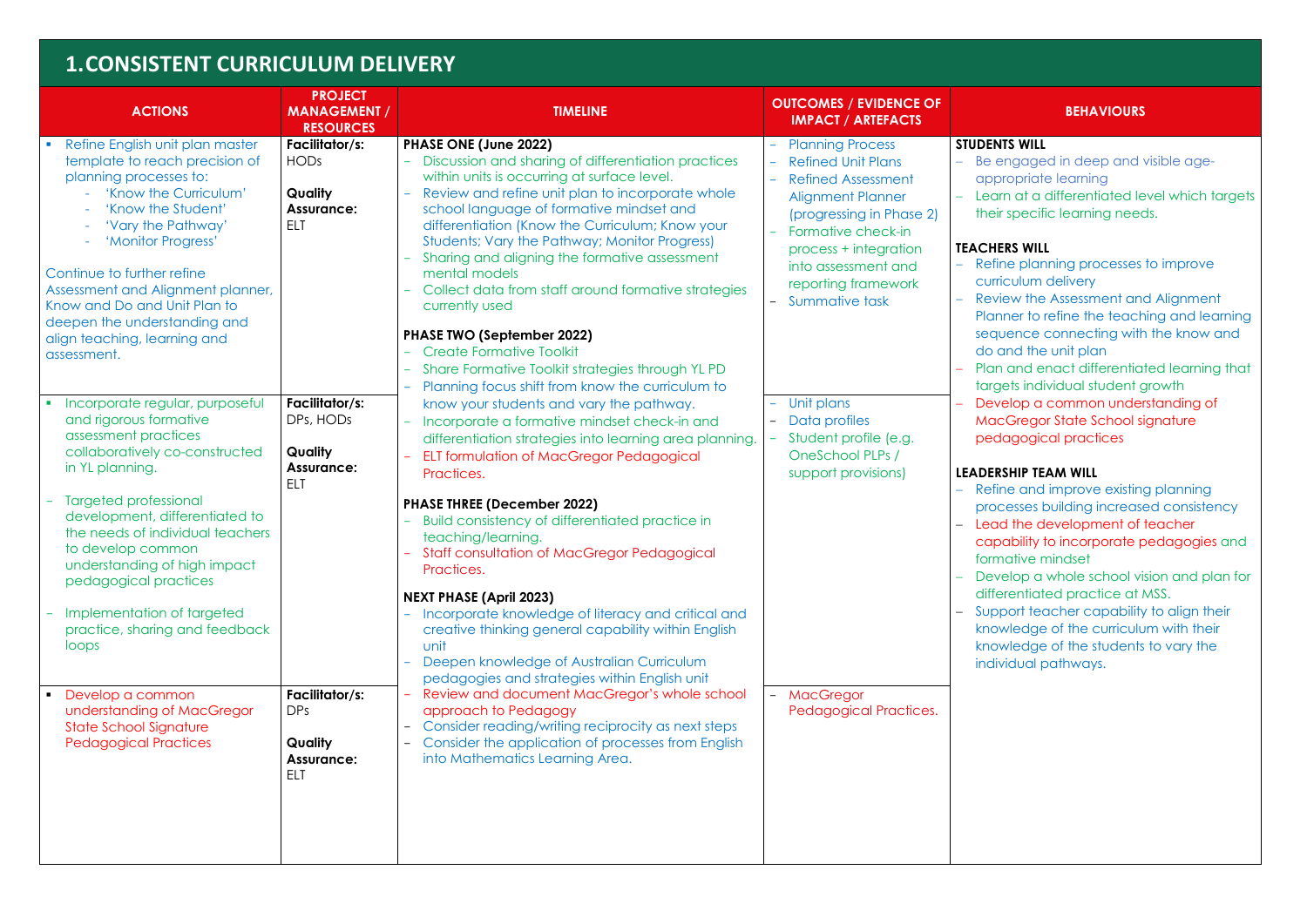# **2.ASSESSMENT, MODERATION AND REPORTING**

hance their data literacy g deeper into both formative and mmative data to create the next steps and individual learning goals for students

#### **ERSHIP TEAM WILL**

oskill year level leaders in the next phases the moderation framework − Facilitate ongoing data conversations and ad formative assessment check-ins ad AFTER 2 and Folio Moderation **processes** rther develop the cluster connection **lationships** 

| <b>ACTIONS</b>                                                                                                                                                                                                                                                                                                                                        | <b>PROJECT</b><br><b>MANAGEMENT /</b><br><b>RESOURCES</b>                       | <b>TIMELINE</b>                                                                                                                                                                                                                                                                                                                                                                                                                                                                                                                                                                                                                                                           | <b>OUTCOMES / EVIDENCE OF</b><br><b>IMPACT / ARTEFACTS</b>                                                                                                                                                                                                 |                                                                                                        |
|-------------------------------------------------------------------------------------------------------------------------------------------------------------------------------------------------------------------------------------------------------------------------------------------------------------------------------------------------------|---------------------------------------------------------------------------------|---------------------------------------------------------------------------------------------------------------------------------------------------------------------------------------------------------------------------------------------------------------------------------------------------------------------------------------------------------------------------------------------------------------------------------------------------------------------------------------------------------------------------------------------------------------------------------------------------------------------------------------------------------------------------|------------------------------------------------------------------------------------------------------------------------------------------------------------------------------------------------------------------------------------------------------------|--------------------------------------------------------------------------------------------------------|
| Clarify the purpose of data<br>collection and connect data<br>processes to the Assessment<br>and Reporting Framework<br>Embed formative check-in and                                                                                                                                                                                                  | Facilitator/s:<br><b>HODs</b><br>Quality<br><b>Assurance:</b><br><b>ELT</b>     | PHASE ONE (June 2022)<br>Align data collection to the Assessment and<br><b>Reporting Framework</b><br>Feedback and alignment of visual learning<br>practices in classroom (LI/SC?)<br>Update assessment & reporting framework with<br>formative check-ins<br>Clearly refine purpose for formative assessment and                                                                                                                                                                                                                                                                                                                                                          | Assessment and<br><b>Reporting Framework</b><br>Data Profiles / Data<br><b>Summaries</b><br><b>Updated Visual</b><br>Learning Practices doc<br>Meeting schedule and                                                                                        | <b>STUDE</b><br>Ha<br>inte<br>Ha<br><b>ste</b><br>Re<br>-<br>(f <sub>O</sub> )<br>$-$ Art              |
| share additional practices within<br>teaching to identify students'<br>current knowledge and<br>understanding and next steps<br>for learning.                                                                                                                                                                                                         | Facilitator/s:<br>HODs / DPs<br>Quality<br><b>Assurance:</b><br><b>ELT</b>      | purpose of check-in<br>After 2 Moderation completed<br>Continue and build relationships with cluster schools<br>(Term 3 Week 8)<br><b>PHASE TWO (September 2022)</b>                                                                                                                                                                                                                                                                                                                                                                                                                                                                                                      | calendar to include<br>formative strategies /<br>check-in                                                                                                                                                                                                  | <b>TEACH</b><br>Enl<br>Dig<br>sur<br>an                                                                |
| Develop a shared<br>understanding of the qualities of<br>student learning described in<br>the Achievement Standards and<br>the marking guides. Incorporate<br>moderation practices into the<br>teaching and learning cycle.<br>(After 2 & Folio)<br>Begin cluster moderation to<br>ensure alignment, validity and<br>consistency in assessment tasks. | Facilitator/s:<br><b>HODs</b><br>Quality<br><b>Assurance:</b><br>ELT            | Communicate the data plan to all staff teaching<br>and non-teaching<br>Clearly identify key dates for formative tasks in Term<br>Meeting Schedules<br>Supporting document outlining Report Card (A-E)<br>HOD's to moderate samples with cluster schools<br><b>Moderation feedback to ELT</b><br>$\overline{\phantom{m}}$<br>Framework for effective feedback to students (PD)<br>Discussion around balanced judgement in year<br>level meetings using folio cover sheet<br><b>PHASE THREE (December 2022)</b><br>Track and monitor the data plan<br>Formative check-ins embedded in learning area<br>unit plans<br>HOD's and Teacher participate in cluster<br>moderation | Assessment and<br><b>Moderation Framework</b><br>& Protocols<br>Student Folio's<br>Summative assessment<br>tasks<br>Letter to parents<br>outlining A to E<br>reporting<br>Process and protocols<br>for cluster moderation<br><b>Moderation data to ELT</b> | <b>LEADE</b><br>– Up<br><b>of</b><br>Fa<br>lec<br>Leo<br>$\overline{\phantom{0}}$<br>pro<br>Fur<br>rel |
| Provide feedback to students<br>about their learning, aligned to<br>the success criteria and next<br>steps for learning.                                                                                                                                                                                                                              | Facilitator/s:<br>DP <sub>s</sub><br>Quality<br><b>Assurance:</b><br><b>ELT</b> | <b>Moderation feedback to ELT</b><br>Trial implementation of effective feedback to<br>students<br>Folio Moderation completed for Semester One<br><b>NEXT PHASE (April 2023)</b><br>Data plan enacted<br>Folio moderation embedded<br>Cluster moderation processes and protocols<br>established for wider Moderation Framework for<br>effective feedback                                                                                                                                                                                                                                                                                                                   | Feedback<br>$\equiv$<br>conversations<br>Continuation of<br>individual learning goals<br>Guide for effective<br>feedback,<br>conferencing and<br>communication loops<br>with students                                                                      |                                                                                                        |

#### **BEHAVIOURS**

#### **SNTS WILL**

ave a clear understanding of the learning ent and success criteria ave a clear understanding of their next eps learning and individual goals eceive feedback about their learning ormative & summative) ticulate their individual learning goals

#### **THERS WILL**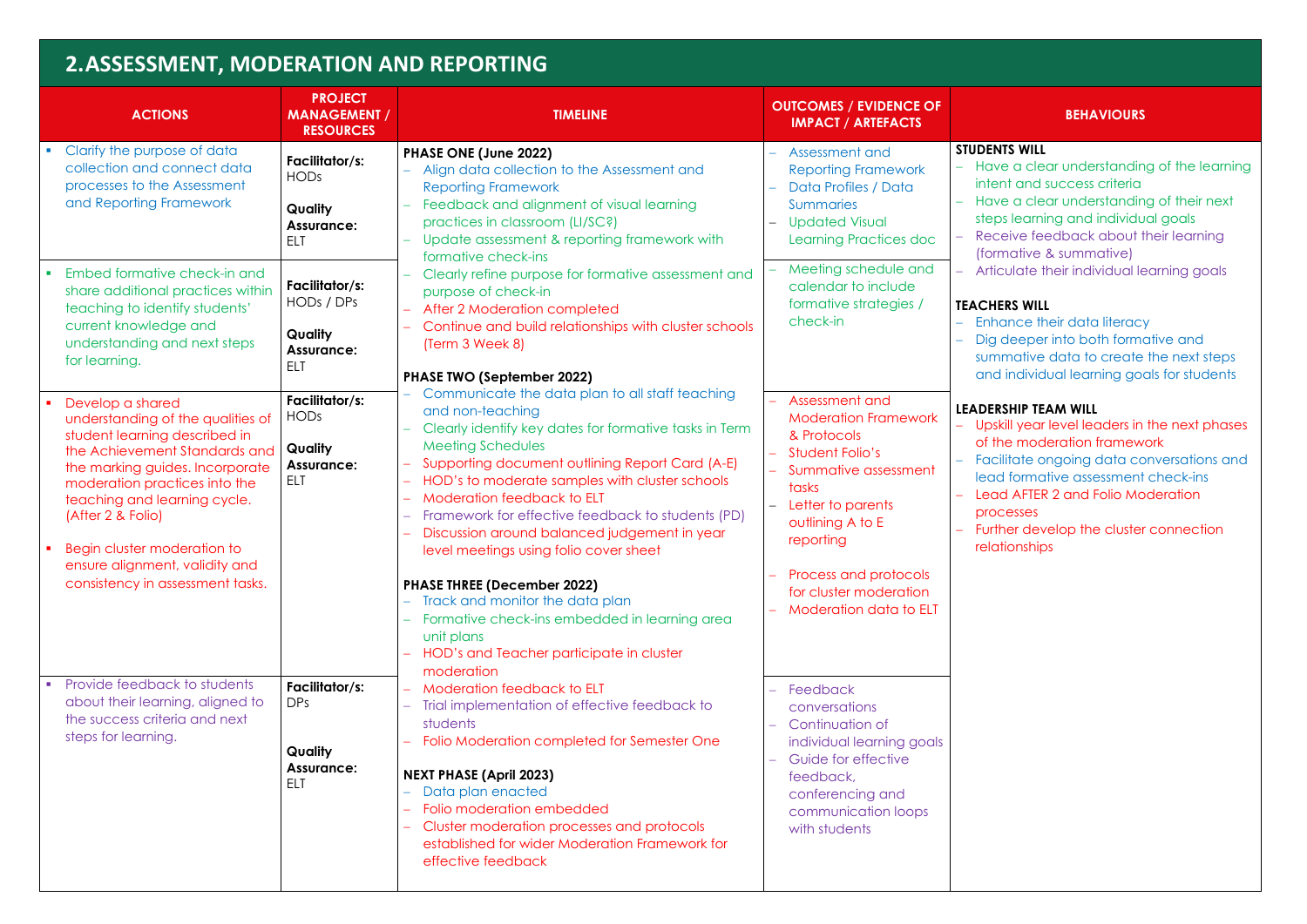## **3.QUALITY ASSURANCE OF CURRICULUM DELIVERY**

achers will provide feedback related to cessing relevant PD opportunities and confidence in implementing the AC

gage in scheduled data conversations APACT) with school leaders.

− Implement identified high impact strategies differentiation by the end of 2022.

#### **ERSHIP TEAM WILL**

**Druide observational and instructional** edback around differentiation in English. sist teachers to triangulate LOA and agnostic evidence to improve teacher dgement.

nvide observation and feedback opportunities for non-teaching staff. aintain and expand relationships with hools from within the cluster to share high pact practice.

|                                                                                                                                       | <b>ACTIONS</b>                                                                                                                                                      | <b>PROJECT</b><br><b>MANAGEMENT /</b><br><b>RESOURCES</b>                                                                                                                                                                                                                                                              | <b>TIMELINE</b>                                                                                                                                                                                                                                                                                                                                                           | <b>OUTCOMES / EVIDENCE OF</b><br><b>IMPACT / ARTEFACTS</b>                                                                                                                                   |                                                     |
|---------------------------------------------------------------------------------------------------------------------------------------|---------------------------------------------------------------------------------------------------------------------------------------------------------------------|------------------------------------------------------------------------------------------------------------------------------------------------------------------------------------------------------------------------------------------------------------------------------------------------------------------------|---------------------------------------------------------------------------------------------------------------------------------------------------------------------------------------------------------------------------------------------------------------------------------------------------------------------------------------------------------------------------|----------------------------------------------------------------------------------------------------------------------------------------------------------------------------------------------|-----------------------------------------------------|
|                                                                                                                                       | Deliver differentiated<br>professional development<br>(teaching and non-teaching)<br>and sharing of pedagogical<br>practices in English.                            | Facilitator/s:<br><b>DPs</b><br><b>Quality</b><br><b>Assurance:</b><br><b>ELT</b>                                                                                                                                                                                                                                      | PHASE ONE (June 2022)<br>Establish a reference group to collaboratively<br>develop whole school PD plan for 2022.<br>Assign responsible officers to drive relevant areas of<br>the PD plan.<br>DP's to conduct first round of IMPACT conversations.                                                                                                                       | <b>Meeting Schedule</b><br>(termly)<br>Professional<br>Development Plan and<br>calendar for all staff<br>Approval process and                                                                | <b>STUDE</b><br>. Stu<br>the<br>pur<br><b>TEACH</b> |
| Planning and enacting an<br>$\overline{\phantom{a}}$<br>effective and sustainable<br>process for leadership capability<br>development |                                                                                                                                                                     | Feedback to Principal.<br>Moderate processes at ELT meeting.<br>DP's arrange co-walkthroughs with Principal.<br>Gather feedback about staff knowledge and<br>understanding of the 'visible learning practices.<br>Plan for the development, implementation and<br>review of aspiring leadership opportunities for 2022 | referral document for<br>accessing PD /<br>feedback loop<br>Leadership<br>development plan<br>created, and targeted                                                                                                                                                                                                                                                       | Ide<br>alig<br>rele<br>Tec<br>OC<br>COI<br>Eng<br>(IM)                                                                                                                                       |                                                     |
|                                                                                                                                       |                                                                                                                                                                     |                                                                                                                                                                                                                                                                                                                        | <b>PHASE TWO (September 2022)</b><br>Refine 'visible learning practices' document<br>Document and share PD plan with whole staff.<br>Develop a calendar of PD events - sits within the<br>master calendar.                                                                                                                                                                | participants engaged in<br>a leadership<br>development program.<br><b>Aspiring Leaders'</b><br>program                                                                                       | lmr<br>for<br><b>LEADE</b><br>Pro<br>fee            |
| $\blacksquare$                                                                                                                        | Quality assurance of curriculum<br>delivery through: IMPACT<br>conversations, observation,<br>feedback, walkthroughs,<br>moderation of instructional<br>leadership. | Facilitator/s:<br><b>DPs</b><br>Quality<br><b>Assurance:</b><br><b>ELT</b>                                                                                                                                                                                                                                             | First round of formal observations completed for all<br>teachers.<br>ELT plan observation and feedback opportunities for<br>TA's in 2022.<br>DP's arrange co-walkthroughs with peers.<br><b>PHASE THREE (December 2022)</b><br>Enact whole school PD plan and intentionally seek<br>feedback at available opportunities.<br>DP's share instructional leadership plan with | <b>Engaging Learners</b><br>document<br>Observation and<br><b>Feedback Template</b><br>Minutes from ELT<br>moderation<br>DP APDP records<br>Documented next steps<br>in feedback to teachers | Ass<br>dia<br>jud<br>Pro<br>op<br>Mc<br>sch<br>imp  |
| Consolidate, align and monitor<br>Visible Learning @ MacGregor<br><b>State School</b>                                                 | Facilitator/s:<br>DPs / HODs<br>Quality<br><b>Assurance:</b><br>ELT                                                                                                 | Principal.<br>Maintain regular quality assurance processes.<br>Principal to arrange co-walkthroughs/mini review<br>with peer.<br>DP's explore similar opportunities with cluster peers -<br>focus on visible learning practices.<br>Further explore opportunities for teachers to<br>connect and network with cluster. | Visible Learning @<br><b>MacGregor State</b><br>School updated<br>document                                                                                                                                                                                                                                                                                                |                                                                                                                                                                                              |                                                     |
|                                                                                                                                       |                                                                                                                                                                     | <b>NEXT PHASE (April 2023)</b><br>Review effectiveness of PD plan based on the<br>feedback from Phase Three.<br>Embed and review quality assurance processes.<br>EIB invited to complete mini review.                                                                                                                  |                                                                                                                                                                                                                                                                                                                                                                           |                                                                                                                                                                                              |                                                     |

#### **BEHAVIOURS**

#### **NTS WILL**

dents will see all members of the ELT in eir classroom and understand the rpose of the visits.

#### **TERS WILL**

ntify professional learning opportunities∈ gned with school priorities and complete evant referral document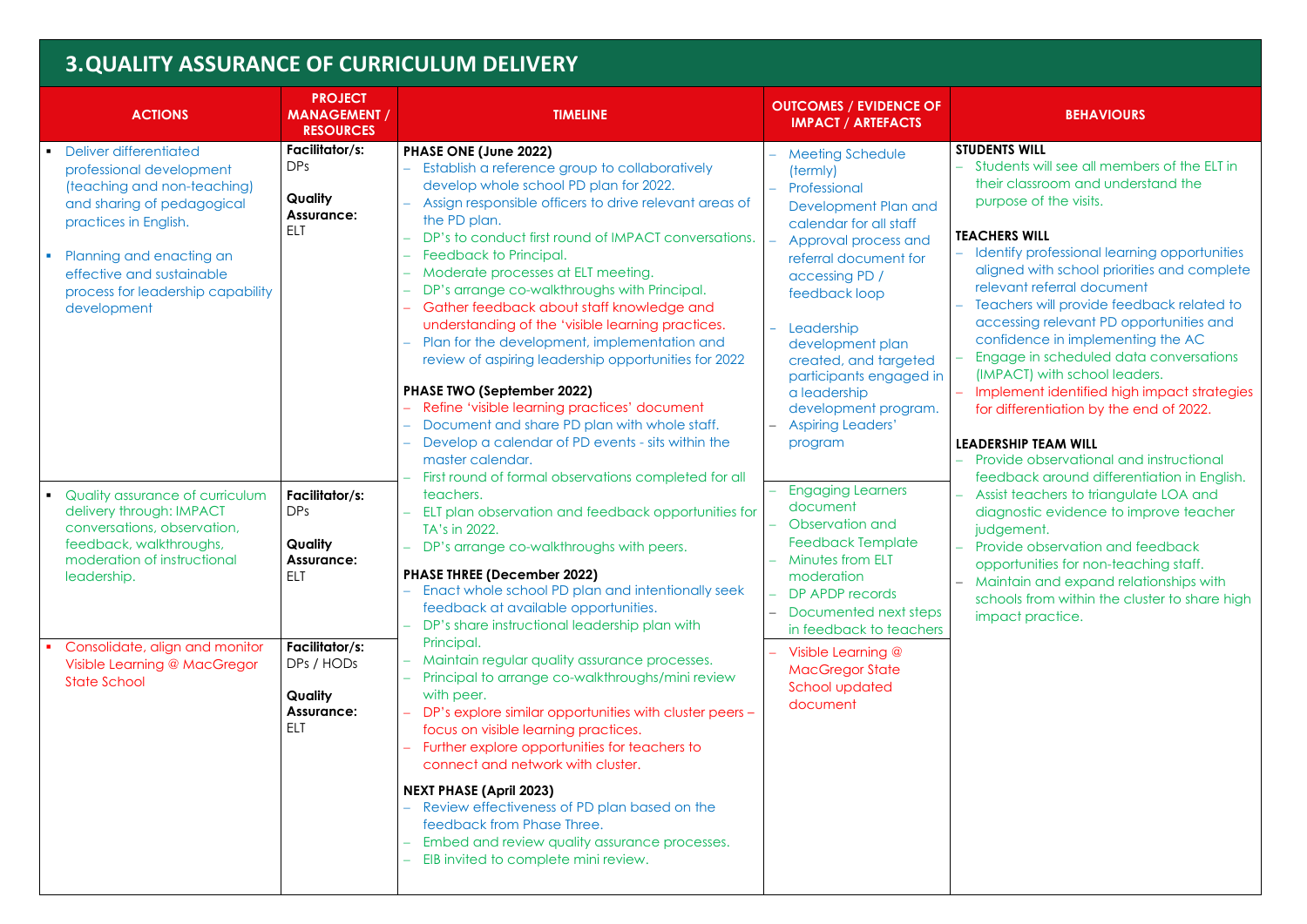## **IMPROVEMENT STRATEGY:**

IMPLEMENTING AND EMBEDDING PRACTICES, PARTNERSHIPS AND PARTICIPATION IN STRATEGIES AND INITIATIVES FOR STUDENT, STAFF AND COMMUNITY WELLBEING. THIS OCCURS THROUGH COMMUNICATION, COLLEGIALITY, COLLABORATION AND AN INCLUSIVE MINDSET.

## **SUCCESS CRITERIA**

- Students purposeful focus and enhanced opportunities for student input / voice centred on their learning and wellbeing
- Staff strengthen and enhance existing systems to enable effective reciprocal communication and transparency of school decision making
- Community strengthen and enhance opportunities for positive community engagement and participation

− Facilitate additional opportunities for dents to share their ideas about learning d wellbeina − Facilitate staff unpacking of data port teachers to reflect on their practice

| <b>1. STUDENTS</b><br><b>ACTIONS</b>                                                            | <b>PROJECT</b><br><b>MANAGEMENT /</b><br><b>RESOURCES</b>          | <b>TIMELINE</b>                                                                                                                                                                      | <b>OUTCOMES / EVIDENCE OF</b><br><b>IMPACT / ARTEFACTS</b>                                       |                                                 |
|-------------------------------------------------------------------------------------------------|--------------------------------------------------------------------|--------------------------------------------------------------------------------------------------------------------------------------------------------------------------------------|--------------------------------------------------------------------------------------------------|-------------------------------------------------|
| <b>Establish a feedback loop with</b><br>P-6 students about their<br>learning.                  | Facilitator/s:<br>LDG, Tauba<br>Naftal, Danielle<br><b>Walters</b> | PHASE ONE (June 2022)<br>- Establish reference group of staff reps to design<br>student survey and seek student input (student<br>leaders and school council)                        | - Survey results published:<br>staff update, social<br>media platform<br>- Teachers and students | What p<br>finding<br><b>STUDE</b>               |
| • Establish a feedback loop with<br>P-6 students about their<br>wellbeing.                      | <b>Quality</b><br><b>Assurance:</b><br><b>ELT</b>                  | - What do we want to know about learning &<br>wellbeing?<br>- Design and implement survey differentiated to meet<br>needs of P-6 students                                            | collaborate in<br>developing visible 'norms'<br>to address learning and<br>wellbeing needs       | - Indi<br>– Stuc<br>abc                         |
| <b>Establish a review process for</b><br>sharing findings and how these<br>will inform actions. |                                                                    | - Investigate the use of the HPT pulse survey tool to<br>collect data in real time and track student well-<br>being longitudinally<br>- How will we feed back to students and staff? |                                                                                                  | <b>TEACH</b><br>– Rec<br>abo<br>$-$ Will<br>fee |
|                                                                                                 |                                                                    | <b>PHASE TWO (September 2022)</b>                                                                                                                                                    |                                                                                                  | stuc                                            |
|                                                                                                 |                                                                    | - Analyse and share results from survey and pulse with<br>staff, students & community                                                                                                |                                                                                                  | <b>LEADE</b><br>– Fac<br>stuc                   |
|                                                                                                 |                                                                    | <b>PHASE THREE (December 2022)</b><br>- Findings influence strategic planning for 2023                                                                                               |                                                                                                  | and<br>$-$ Fac<br>$-$ Sup                       |

## **BEHAVIOURS**

practices have changed as a result of our isg

### **NTS WILL**

licate having greater student voice (SOS) dents will feel safe to share their opinions out their learning and wellbeing

### **TERS WILL**

ceive feedback on their students' ideas out learning and wellbeing − Will discuss with their students how their dback will influence how they address dent learning & wellbeing needs

### **LEARE TEAM WILL**



# **MACGREGOR STATE SCHOOL ACTION PLAN 2022-2023**